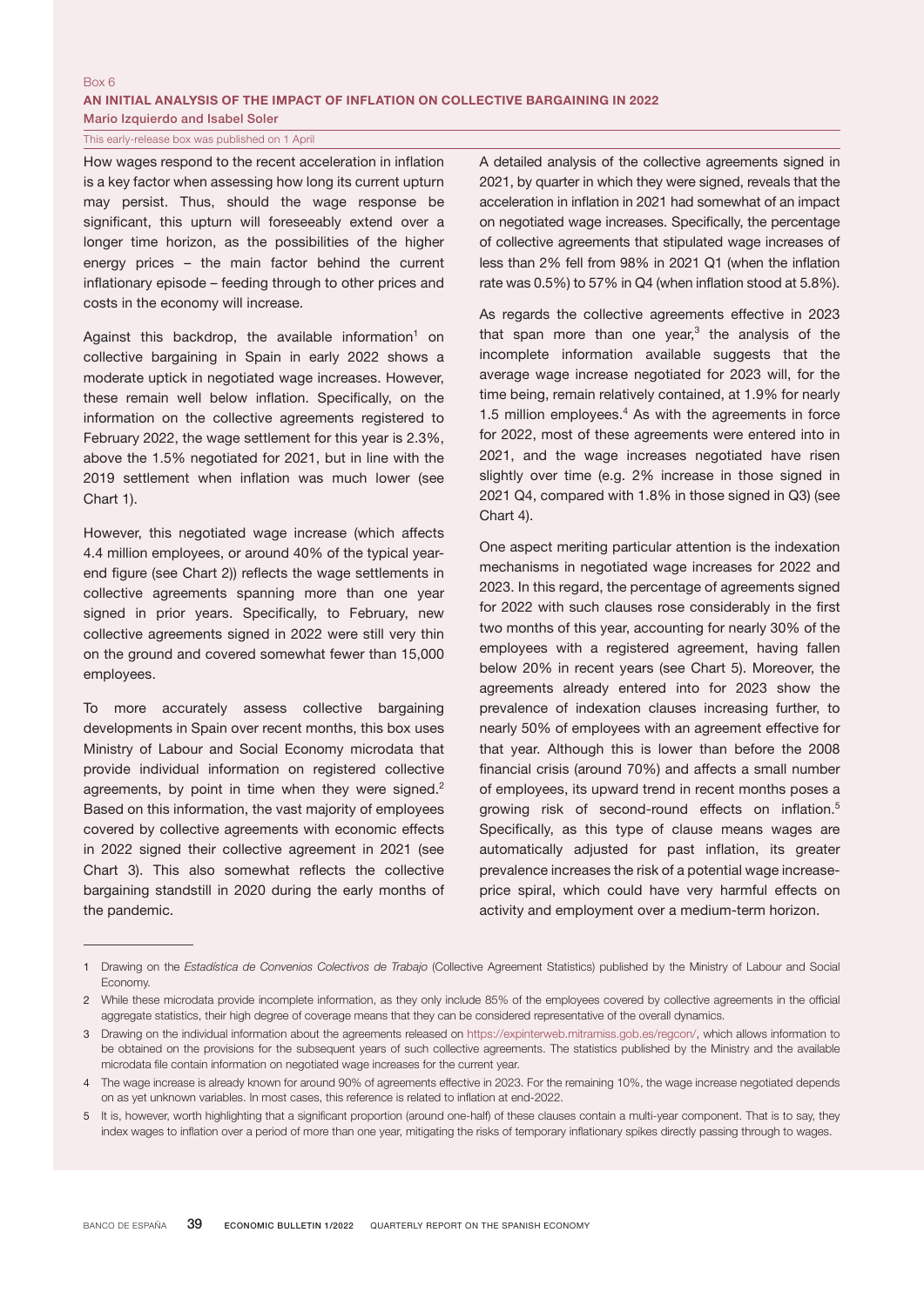

Chart 2 EMPLOYEES COVERED, BY YEAR OF ECONOMIC EFFECTS AND WHEN THE COLLECTIVE AGREEMENT WAS SIGNED (a)



Chart 3 EMPLOYEES COVERED, BY BRACKET OF NEGOTIATED WAGE INCREASE FOR 2022 AND QUARTER WHEN THE COLLECTIVE AGREEMENT WAS SIGNED (b)



Chart 4 EMPLOYEES COVERED, BY BRACKET OF NEGOTIATED WAGE INCREASE FOR 2023 AND QUARTER WHEN THE COLLECTIVE AGREEMENT WAS SIGNED (c)



Chart 5

PREVALENCE OF INDEXATION CLAUSES (d)



Chart 6

EMPLOYEES WITH A COLLECTIVE AGREEMENT SIGNED IN EACH YEAR THAT IS EFFECTIVE IN THE FOLLOWING YEAR (b)



## SOURCE: Ministerio de Trabajo y Economía Social.

- a Revised collective agreements are those signed in years before their economic effects begin. New collective agreements are those signed in the same year their economic effects begin or those whose economic effects are retrospective.
- b Calculated drawing on the microdata file provided by the Sub-Directorate General of Statistics of the Ministry of Labour and Social Economy.
- c Information obtained from the individual records compiled at https://expinterweb.mitramiss.gob.es/regcon/index.htm.
- d Information referring to 2023 is incomplete and only available for the collective agreements effective in that year and already registered. It only covers just over 1.6 million employees.